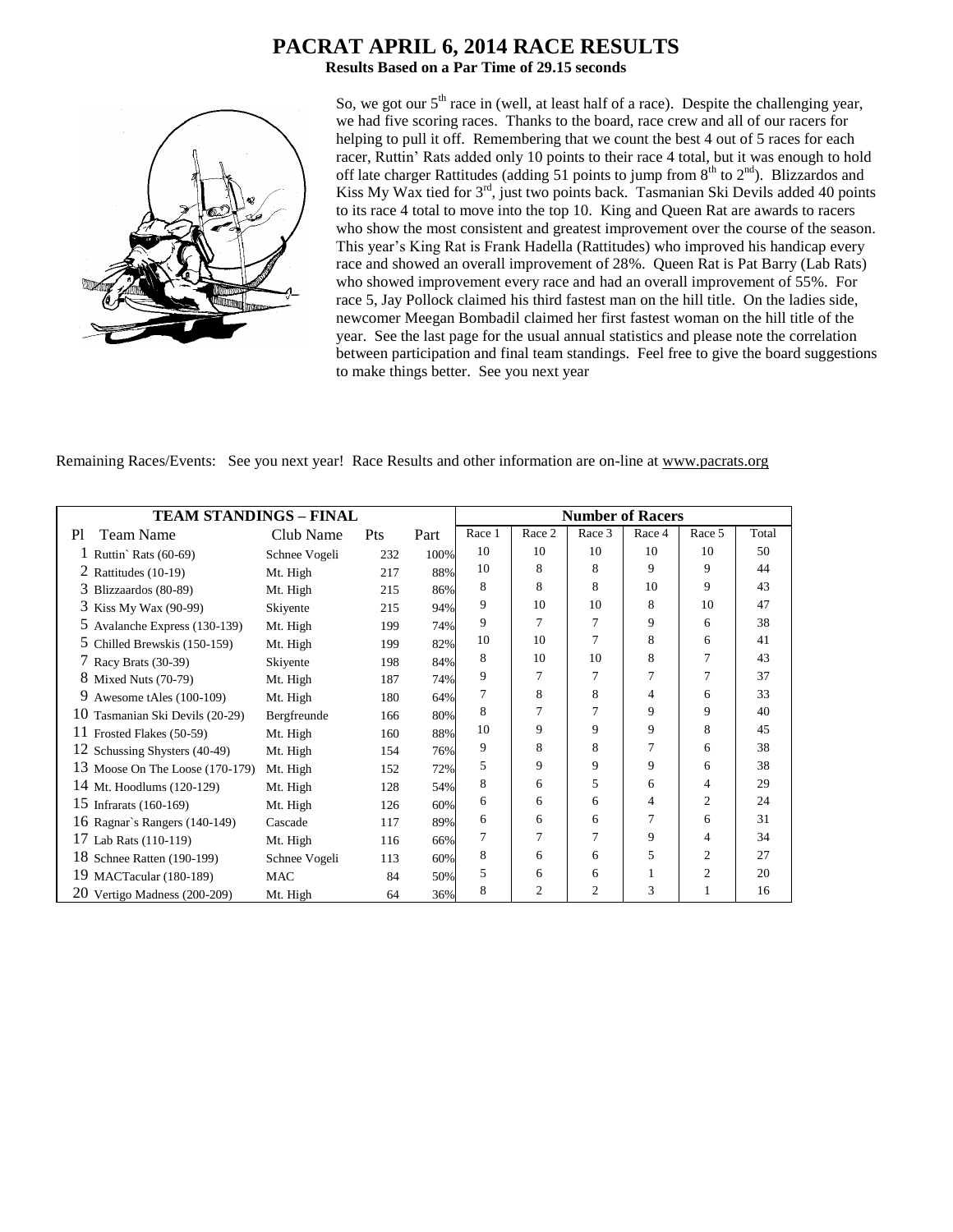# **ELITE WOMEN (Handicap 0.0 – 25.0)**

|                 |     | Pts Bib Fname | Lname      | Time Hdcp  |      |  |
|-----------------|-----|---------------|------------|------------|------|--|
| 13 <sub>b</sub> | 167 | Meegan        | Bombadil   | 34.85      | 19.6 |  |
| $2^{\circ}$     | 137 | Brenda        | Ackerson   | 35.38      | 21.4 |  |
|                 | 143 | Marina        | Nimmo      | 35.51      | 21.8 |  |
|                 | 38  | Barb          | Pressentin | 37.67      | 29.2 |  |
|                 | 30  | Colleen       | Walter     | <b>DNS</b> |      |  |

# **EXPERT WOMEN (Handicap 25.1 – 37.0)**

| Pts             | Bib | Fname          | Lname           | Time       | Hdcp  |   |
|-----------------|-----|----------------|-----------------|------------|-------|---|
| 13 <sub>b</sub> | 12  | Beth           | Paraskeva       | 36.54      | 25.4  |   |
| 8               | 96  | Kathryn        | <b>LePore</b>   | 36.83      | 26.4  |   |
| 9b              | 39  | Amanda         | Kroon           | 37.28      | 27.9  |   |
| 7b              | 90  | Colleen        | <b>Stroeder</b> | 37.53      | 28.8  |   |
| 5b              | 207 | <b>Melinda</b> | Kai             | 37.76      | 29.5  |   |
| 4b              | 80  | Linda          | Eidemiller      | 38.02      | 30.4  |   |
| 1               | 99  | Sally          | Niedermeyer     | 38.10      | 30.7  |   |
| 1               | 95  | Jill           | Parshall        | 39.60      | 35.9  |   |
| 1               | 23  | Lisa           | Miller          | 40.40      | 38.6  | D |
| 1               | 52  | <b>Nancy</b>   | <b>Pratt</b>    | 59.64      | 104.6 | D |
|                 | 161 | Emm            | Moore           | <b>DNS</b> |       |   |
|                 | 163 | Kelsi          | Erikkila        | <b>DNS</b> |       |   |
|                 | 185 | Eleni          | Hobbs           | <b>DNS</b> |       | D |
|                 |     |                |                 |            |       |   |

# **ADVANCED WOMEN (Handicap 37.1 – 48.5)**

| Pts             | Bib | Fname   | Lname          | Time       | Hdcp |   |
|-----------------|-----|---------|----------------|------------|------|---|
| 13 <sub>b</sub> | 72  | Jill    | <b>Trulsen</b> | 39.53      | 35.6 | U |
| 11 <sub>b</sub> | 50  | Stevie  | Viaene         | 39.63      | 36.0 | U |
| 9b              | 91  | Meg     | Spillman       | 40.00      | 37.2 |   |
| 7b              | 98  | Amanda  | Moran          | 41.17      | 41.2 |   |
| 5b              | 33  | Allison | Bader          | 41.31      | 41.7 |   |
| 1               | 174 | Kristin | <b>Brown</b>   | 42.77      | 46.7 |   |
| 1               | 93  | Sheri   | Parshall       | 42.89      | 47.1 |   |
| 1               | 21  | Wendy   | Rust           | 43.93      | 50.7 | D |
| 1               | 36  | Alice   | Jacklet        | 44.80      | 53.7 | D |
| 1               | 31  | Nancy   | Foreman        | 45.02      | 54.5 | D |
|                 | 14  | Zeina   | Do             | <b>DNS</b> |      |   |
|                 | 108 | Tracy   | Chosa          | <b>DNS</b> |      |   |
|                 | 112 | Marie   | McLean-Sheldon | <b>DNS</b> |      |   |
|                 | 159 | Pam     | Sesar          | DNS        |      |   |

# **ADVANCED INT. WOMEN (Handicap 48.6 – 60.5)**

| <b>Pts</b>      | Bib | Fname        | Lname     | Time       | Hdcp |   |
|-----------------|-----|--------------|-----------|------------|------|---|
| 13 <sub>b</sub> | 28  | Jan          | Moore     | 42.24      | 44.9 | U |
| 11 <sub>b</sub> | 89  | Marchond     | Gardella  | 44.34      | 52.1 |   |
| 6               | 70  | Samy         | Fouts     | 45.44      | 55.9 |   |
| 3               | 109 | Laura        | Whitehorn | 45.85      | 57.3 |   |
| 1               | 29  | Anda         | Cornea    | 46.05      | 58.0 |   |
| 1               | 94  | Billie       | Rease     | 47.05      | 61.4 | D |
| $\mathbf{1}$    | 37  | Debbie       | Kitchin   | 47.50      | 63.0 | D |
| 1               | 122 | Julie        | Moore     | 48.12      | 65.1 | D |
| 1               | 172 | Kristine     | Canham    | 53.10      | 82.2 | D |
|                 | 35  | Maria        | Winner    | <b>DNS</b> |      |   |
|                 | 55  | Paula        | Bearson   | <b>DNS</b> |      |   |
|                 | 76  | Candace      | Pool      | <b>DNS</b> |      |   |
|                 | 133 | Sandra       | Volk      | <b>DNS</b> |      |   |
|                 | 202 | <b>Betsy</b> | Marchand  | <b>DNS</b> |      |   |

# **INTERMEDIATE WOMEN (Handicap 60.6 – 77.0)**

| Pts             | <b>Bib</b> | Fname         | Lname         | Time       | Hdcp  |   |
|-----------------|------------|---------------|---------------|------------|-------|---|
| 13 <sub>b</sub> | 150        | <b>Brenda</b> | Becerra       | 46.68      | 60.2  | U |
| 7               | 53         | Moniquea      | DeGan         | 47.83      | 64.1  |   |
| 7b              | 78         | Lisa          | Warzyn        | 50.15      | 72.1  |   |
| 1               | 152        | Itsuko        | Day           | 50.84      | 74.4  |   |
| 1               | 34         | Diane         | Hicks         | 53.94      | 85.1  | D |
| 1               | 51         | Patricia      | Savage        | 53.98      | 85.2  | D |
| 1               | 54         | Janet         | Siverts-Smith | 58.38      | 100.3 | D |
|                 | 32         | Selena        | Coffman*      | DNS        |       |   |
|                 | 153        | Colleen       | Hankins       | DNS        |       |   |
|                 | 201        | Sheri         | Cansler       | <b>DNS</b> |       |   |

# **NOVICE WOMEN (Handicap 77.1 – 106.0)**

| Pts             | Bih | Fname     | Lname   | Time       | Hdcp  |   |
|-----------------|-----|-----------|---------|------------|-------|---|
| 13 <sub>b</sub> | 179 | Susie     | Yanzick | 49.43      | 69.6  | U |
| 11 <sub>b</sub> | 154 | Jacquelyn | Lane    | 50.57      | 73.5  | U |
| 9b              | 119 | Pat       | Barry   | 52.22      | 79.2  |   |
| 7b              | 111 | Elsebeth  | Frank   | 53.71      | 84.3  |   |
| 2               | 156 | Jeanne    | Nyquist | 53.82      | 84.6  |   |
| 1               | 97  | Wendy     | Morseth | 55.89      | 91.7  |   |
| 1               | 92  | Sylvia    | Orefice | 59.65      | 104.6 |   |
| 1               | 24  | Shawn     | Storey  | 70.76      | 142.8 | D |
| 1               | 129 | Caylah    | Dargan  | 75.61      | 159.4 | D |
| 1               | 17  | Shelli    | Morton  | 95.47      | 227.5 | D |
|                 | 171 | Mera      | Stepan  | <b>DNS</b> |       | D |

# **BEGINNER WOMEN (Handicap 106.1 and Greater)**<br>Pts Bib Fname Lname Time Hdcp

Pts Bib Fname Lname

# **NEW RACERS – WOMEN**

|     | 116 Linda | Pearce  | <b>DNS</b> |
|-----|-----------|---------|------------|
|     | 178 Diane | Domina  | <b>DNS</b> |
| 181 | Chelsi    | Elliott | <b>DNS</b> |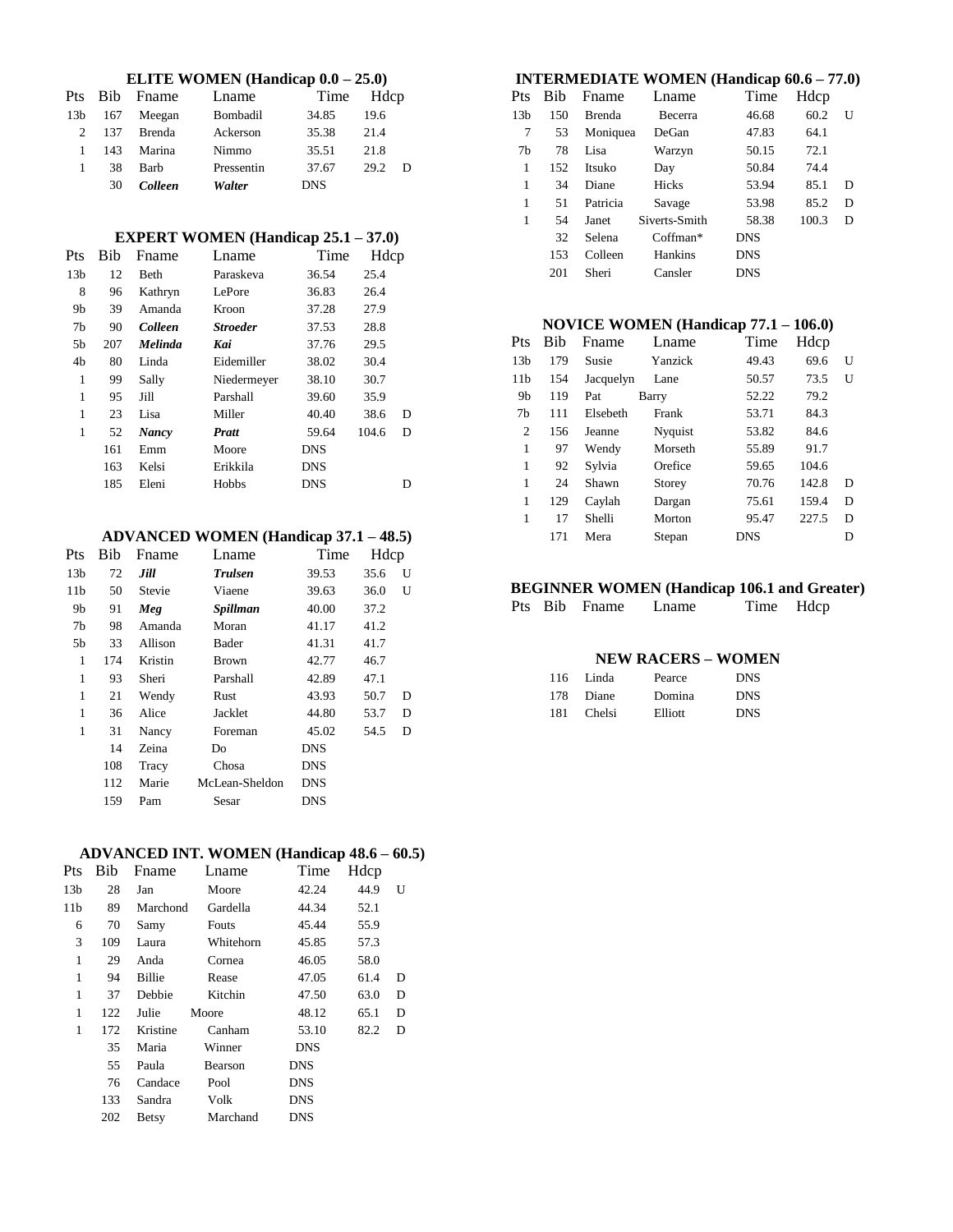# **ELITE MEN (Handicap 0.0 – 15.0)**

|              |     |                | ЕЕТТЕ МЕТУ (Папакар 0.0 |            | 10.V |   |
|--------------|-----|----------------|-------------------------|------------|------|---|
| Pts          | Bib | Fname          | Lname                   | Time       | Hdcp |   |
| 10           | 134 | Jay            | Pollock                 | 31.85      | 9.3  |   |
| 8            | 144 | <b>Gunther</b> | <b>Bergner</b>          | 32.08      | 10.1 |   |
| 7            | 79  | Paul           | Soper                   | 32.09      | 10.1 |   |
| 5            | 130 | Geoff          | Mihalko                 | 32.13      | 10.2 |   |
| 3            | 60  | Dale           | Parshall                | 32.25      | 10.6 |   |
| 1            | 66  | Peter          | <b>Dodd</b>             | 32.32      | 10.9 |   |
| $\mathbf{1}$ | 158 | Ken            | Park                    | 32.72      | 12.3 |   |
| 1            | 182 | Kevin          | Chapman                 | 32.79      | 12.5 |   |
| 1            | 102 | Ward           | Jagels                  | 33.50      | 14.9 |   |
| 1            | 180 | Ben            | McKinley                | 33.83      | 16.1 | D |
| 1            | 100 | <b>Alan</b>    | <b>Bean</b>             | 34.20      | 17.3 | D |
|              | 117 | <b>Brian</b>   | Stanley                 | <b>DNS</b> |      | D |
|              | 132 | Mark           | Stanford                | <b>DNS</b> |      |   |
|              | 187 | Alex           | Ilica                   | <b>DNS</b> |      |   |
|              | 198 | Scott          | Morrison                | <b>DNS</b> |      | D |

#### **EXPERT MEN (Handicap 15.1 – 22.5)**

| Pts             | Bib | Fname        | Lname        | Time       | Hdcp |    |
|-----------------|-----|--------------|--------------|------------|------|----|
| 13 <sub>b</sub> | 10  | <b>Chris</b> | Wiley        | 33.26      | 14.1 | U  |
| 11 <sub>b</sub> | 192 | Greg         | Dilger       | 33.36      | 14.5 | U  |
| 9b              | 69  | <b>Bob</b>   | Lawrence     | 33.70      | 15.6 |    |
| 4               | 140 | Ryan         | Rooper       | 34.52      | 18.4 |    |
| $\mathfrak{2}$  | 87  | Tom          | Scott        | 34.99      | 20.0 |    |
| $\mathbf{1}$    | 64  | <b>Bruce</b> | Parshall     | 35.15      | 20.6 |    |
| $\mathbf{1}$    | 142 | Mark         | Conan        | 35.65      | 22.3 |    |
| $\mathbf{1}$    | 11  | Farzin       | Ghezel       | 36.24      | 24.3 | 2D |
| 1               | 67  | Jack         | Walker       | 36.67      | 25.8 | D  |
| $\mathbf{1}$    | 131 | Gary         | Gunderson    | <b>DNF</b> |      |    |
|                 | 46  | Daryl        | Seitzer      | DNS        |      | D  |
|                 | 74  | Andrew       | Hobart       | DNS        |      |    |
|                 | 126 | Thomas       | Hildick      | <b>DNS</b> |      | D  |
|                 | 127 | Loren        | <b>Black</b> | DNS        |      | D  |
|                 | 138 | <b>Jeff</b>  | Ackerson     | DNS        |      | D  |
|                 | 165 | Rob          | Weisskirchen | DNS        |      | D  |
|                 | 176 | Paul         | Lyshaug      | DNS        |      |    |
|                 | 186 | <b>Brian</b> | Bogatin      | DNS        |      |    |
|                 | 199 | Robert       | Galasso      | <b>DNS</b> |      |    |

# **ADVANCED MEN (Handicap 22.6 – 30.0)**

| Pts             | Bib | Fname         | Lname          | Time       | Hdcp |    |
|-----------------|-----|---------------|----------------|------------|------|----|
| 13 <sub>b</sub> | 190 | Dave          | Pritchard      | 34.47      | 18.3 | U  |
| 12 <sub>b</sub> | 136 | Vladimir      | Didenko        | 35.46      | 21.7 | U  |
| 10 <sub>b</sub> | 160 | Garth         | <b>Eliason</b> | 35.57      | 22.0 | U  |
| 6               | 177 | Calvin        | Rasmussen      | 36.18      | 24.1 |    |
| 8b              | 15  | Morten        | Kvinge         | 36.42      | 25.0 |    |
| 6b              | 86  | Michael       | <b>Slauson</b> | 36.48      | 25.2 |    |
| 2               | 115 | <b>Bob</b>    | Long           | 37.29      | 27.9 |    |
| 1               | 62  | John          | Orefice        | 37.38      | 28.2 |    |
| $\mathbf{1}$    | 42  | Alan          | Polaski        | 37.41      | 28.3 |    |
| 4b              | 20  | Ed            | Carman         | 38.01      | 30.4 | 2D |
| 1               | 145 | <b>Steve</b>  | Claussen       | 38.53      | 32.2 | D  |
| 1               | 65  | Tracy         | Livingston     | 38.54      | 32.2 | D  |
| 1               | 68  | Terry         | Walter         | 39.08      | 34.1 | D  |
| 1               | 63  | <b>Gordon</b> | Lusk           | 40.12      | 37.6 | D  |
|                 | 155 | Michael       | Mecham         | DNS        |      |    |
|                 | 162 | <b>Steve</b>  | Farah          | <b>DNS</b> |      |    |
|                 | 184 | Daniel        | Petrusich      | DNS        |      |    |
|                 | 193 | Tim           | Aid            | <b>DNS</b> |      |    |
|                 |     |               |                |            |      |    |

# **ADVANCED MEN (continued)**

| Pts |     | Bib Fname     | Lname       | Time       | Hdcp |
|-----|-----|---------------|-------------|------------|------|
|     | 194 | <b>Dexter</b> | Hill        | <b>DNS</b> |      |
|     | 195 | Randall       | Lew         | <b>DNS</b> |      |
|     | 200 | <b>Thomas</b> | Cansler     | <b>DNS</b> |      |
|     | 204 | Grant         | Fitzpatrick | <b>DNS</b> | D    |
|     | 205 | <b>Jerry</b>  | Fitzpatrick | <b>DNS</b> |      |
|     |     |               |             |            |      |

# **ADVANCED INT. MEN (Handicap 30.1 - 41.0)**

| Pts             | Bib | Fname        | Lname          | Time       | Hdcp |    |
|-----------------|-----|--------------|----------------|------------|------|----|
| 13 <sub>b</sub> | 22  | Joe          | Nelson         | 36.80      | 26.3 | U  |
| 12 <sub>b</sub> | 19  | Frank        | Hadella        | 38.06      | 30.6 |    |
| 8               | 139 | Jeff         | Dulcich        | 38.47      | 32.0 |    |
| $\overline{7}$  | 151 | <b>Terry</b> | <b>Becerra</b> | 38.94      | 33.6 |    |
| 9b              | 73  | David        | Larson         | 39.29      | 34.8 |    |
| 6               | 58  | <b>Bruce</b> | Kuper          | 39.50      | 35.5 |    |
| 5               | 88  | <b>Brice</b> | Beck           | 39.50      | 35.5 |    |
| 7b              | 47  | John         | <b>Barton</b>  | 39.52      | 35.6 |    |
| 3               | 146 | Daniel       | Lane           | 39.95      | 37.1 |    |
| $\overline{c}$  | 106 | David        | Schor*         | 40.30      | 38.3 |    |
| $\mathbf{1}$    | 71  | Keith        | Appleman       | 40.31      | 38.3 |    |
| $\mathbf{1}$    | 173 | Raj          | Savara         | 40.49      | 38.9 |    |
| 1               | 101 | Allan        | Paraskeva      | 40.61      | 39.3 |    |
| $\mathbf{1}$    | 120 | Phil         | Mant           | 41.21      | 41.4 | D  |
| $\mathbf{1}$    | 85  | <b>Bryan</b> | Gyllen         | 41.40      | 42.0 | D  |
| 1               | 61  | Robert       | <b>Brown</b>   | 41.54      | 42.5 | D  |
| $\mathbf{1}$    | 56  | Dave         | Cronauer       | 42.88      | 47.1 | D  |
| $\mathbf{1}$    | 41  | Mark         | Friedman       | 42.92      | 47.3 | 2D |
| 1               | 81  | Jeff         | Guss           | 43.34      | 48.7 | D  |
| $\mathbf{1}$    | 18  | Armin        | Dahms          | 43.88      | 50.5 | D  |
|                 | 40  | McCoy        | Smith          | <b>DNS</b> |      |    |
|                 | 77  | Clay         | Poppert        | <b>DNS</b> |      |    |
|                 | 105 | David        | Lederfine      | <b>DNS</b> |      |    |
|                 | 107 | John         | Snodgrass      | <b>DNS</b> |      |    |
|                 | 135 | Chad         | Harris         | <b>DNS</b> |      |    |
|                 | 157 | Tim          | Culligan       | <b>DNS</b> |      |    |
|                 | 175 | Troy         | Hall           | <b>DNS</b> |      |    |
|                 | 183 | Tim          | Cundari        | <b>DNS</b> |      |    |
|                 | 191 | Scott        | Rich           | <b>DNS</b> |      | D  |
|                 | 196 | Charley      | Scott          | <b>DNS</b> |      |    |
|                 | 206 | Robert       | Hess           | <b>DNS</b> |      | D  |

# **INTERMEDIATE MEN (Handicap 41.1 - 50.0)**

| Pts             | Bib | Fname          | Lname           | Time       | Hdcp |   |
|-----------------|-----|----------------|-----------------|------------|------|---|
| 13 <sub>b</sub> | 48  | David          | Papworth        | 39.17      | 34.4 | U |
| 11 <sub>b</sub> | 43  | <b>Brandon</b> | Antoni          | 41.72      | 43.1 |   |
| 7               | 25  | Paul           | Tidball         | 41.82      | 43.5 |   |
| 8b              | 16  | <b>Matt</b>    | <b>Thompson</b> | 42.25      | 45.0 |   |
| 3               | 27  | Ted            | Stagnone        | 42.53      | 45.9 |   |
| $\mathbf{1}$    | 104 | Gary           | Stevenson       | 43.20      | 48.2 |   |
| 1               | 57  | Kay            | Kinyon          | 43.87      | 50.5 | D |
| 1               | 13  | Conrad         | Foord           | 43.95      | 50.8 | D |
| 1               | 83  | Shawn          | Miller          | 45.06      | 54.6 | D |
| 1               | 170 | Scott          | Stepan          | 45.59      | 56.4 | D |
| 1               | 82  | Jay            | Azevedo         | <b>DNF</b> |      |   |
|                 | 26  | Jerry          | Adamowicz       | <b>DNS</b> |      |   |
|                 | 49  | Scott          | Gilfillan       | <b>DNS</b> |      |   |
|                 | 59  | Jeff           | <b>Brooks</b>   | <b>DNS</b> |      |   |
|                 | 84  | Greg           | Fredericks      | <b>DNS</b> |      |   |
|                 | 103 | Robert         | Weiss           | <b>DNS</b> |      |   |
|                 | 123 | Ben            | Thamert         | <b>DNS</b> |      |   |
|                 | 203 | Troy           | Bowman*         | <b>DNS</b> |      |   |
|                 |     |                |                 |            |      |   |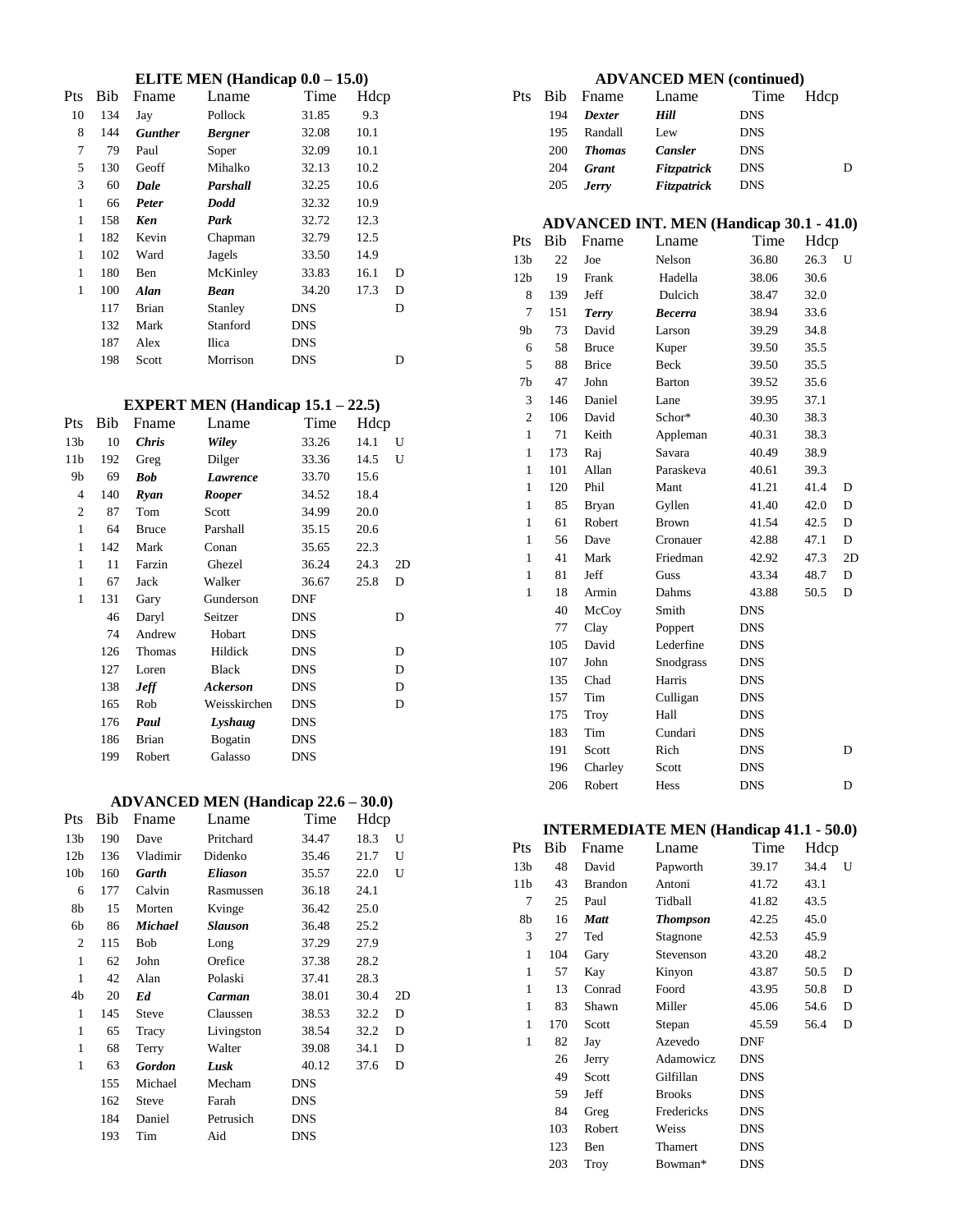### **NOVICE MEN (Handicap 50.1 – 66.0)**

| Pts             | <b>Bib</b> | Fname          | Lname    | Time       | Hdcp |   |
|-----------------|------------|----------------|----------|------------|------|---|
| 13 <sub>b</sub> | 110        | Lonny          | Schiller | 43.12      | 47.9 | U |
| 5b              | 124        | Scott          | Andersen | 44.40      | 52.3 |   |
| 1               | 45         | Duncan         | Kitchin  | 45.77      | 57.0 |   |
| 1               | 75         | Robert         | Hingst   | 46.57      | 59.8 |   |
|                 | 113        | Yon            | Sheldon  | <b>DNS</b> |      |   |
|                 | 114        | Dave           | Myers    | <b>DNS</b> |      |   |
|                 | 141        | Jay            | Fineman  | <b>DNS</b> |      |   |
|                 | 164        | George         | Laird    | <b>DNS</b> |      |   |
|                 | 208        | <b>Bradley</b> | $Hess*$  | <b>DNS</b> |      |   |

### **BEGINNER MEN (Handicap 66.1 and Greater)**

| Pts |     | Bib Fname    | Lname           | Time       | Hdcp |
|-----|-----|--------------|-----------------|------------|------|
|     | 44  | Michael      | Adams $*$       | <b>DNS</b> |      |
|     | 121 | <b>Chuck</b> | Westergren      | <b>DNS</b> |      |
|     | 125 | Christopher  | Hampson         | <b>DNS</b> |      |
|     | 128 | Dave         | <b>Driscoll</b> | <b>DNS</b> |      |
|     | 166 | Jeff         | Stephen         | <b>DNS</b> |      |
|     |     |              |                 |            |      |

### **NEW RACERS – MEN**

118 Bob Schwoeffermann DNS

Names in *bold/italic* are PACRAT pacesetters.

Names with an \* after them are snowboarders. Snowboard times are discounted 10% per NASTAR guidelines. To get your raw time, divide the time shown by 0.9 (i.e. time/ $0.9$  = raw time).

Classifications according to League Rules. Classification for first race based on previous season class finished with downstrikes ("D")/upstrikes ("U") starting anew with the new season. Racers with no prior PACRAT experience classified according to time in their first race of the season. D with an \* after them indicates a handicap that is more than one class below existing class. U with an \* after them indicates a more than two class move during the season. Racers with no prior PACRAT experience classified according to time in their first race of the season.

**STUFF:**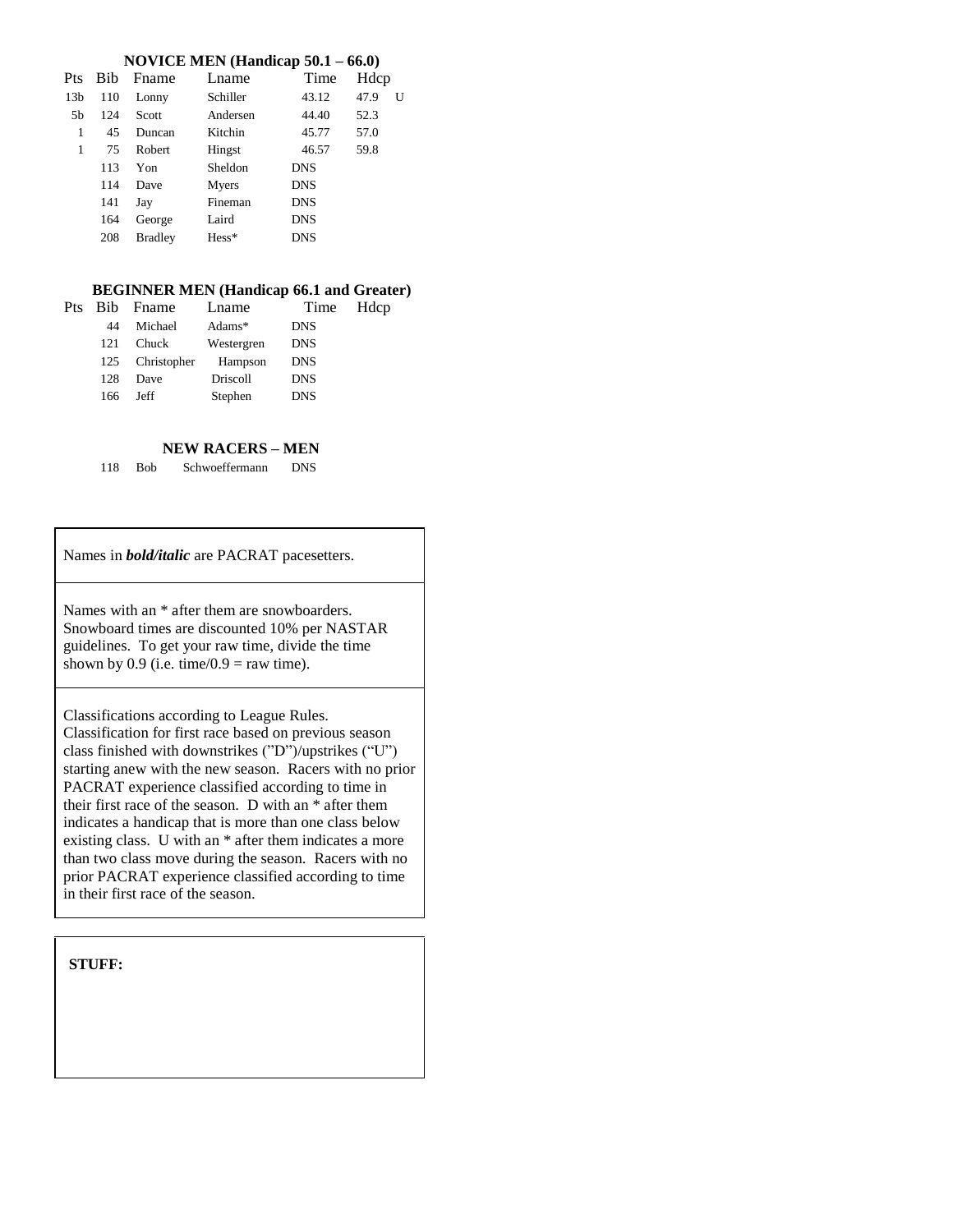# **Special thanks to PACRAT's sponsors:**

**Gold**

Mt. Hood Meadows Ski Resort, OR

# **Black Diamond (PACRAT Bib Sponsor)**

Mountain Shop, Portland, OR

# **Silver**

Mt. Bachelor Ski Area, OR Mt. Hood Skibowl, OR Timberline Lodge, OR

# **Bronze**

Aspen/Snowmass Ski Resorts, CO Big White Mountain Resort, BC, Canada Brundage Mountain Resort, ID Cooper Spur Mountain Resort, OR Discover Sunriver Vacation Rentals, OR Grand Sierra Resort, NV Grand Targhee Resort, WY Hillcrest Ski & Sports, Gresham, OR Huckleberry Inn, Gov't Camp, OR Jackson Hole Mountain Resort, WY Mammoth Mountain, CA Mission Ridge Ski Area, WA Mt. Hood Vacation Rentals, OR Red Mountain Resort, BC Resort at the Mountain, OR Riverhouse Hotel & Convention Center, OR Schweitzer Mountain Resort, ID Sun Valley Resort, ID Whitefish Mountain Resort, MT Whitewater Ski Resort, BC

# **Supporting Members**

49 Degrees North Ski Area, WA Pacific NW Ski Areas Association Resorts of the Canadian Rockies, BC, Canada

# **Beer Sponsors**

Awesome Ales, OR Lagunitas Brewing Company, CA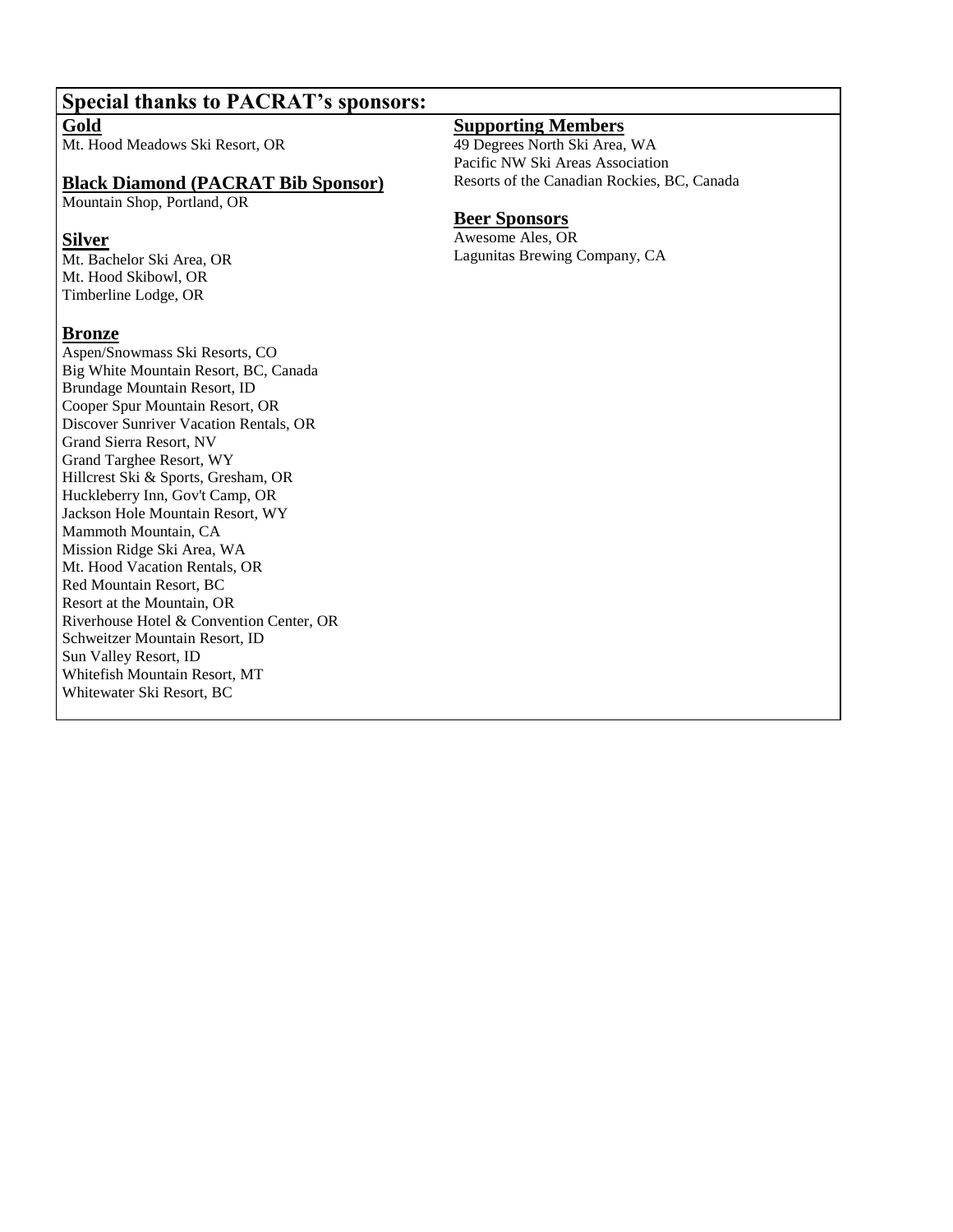#### **King & Queen Rat**

**(Skiers who raced at least 4 races and showed most consistent improvement and largest percentage gain in handicap)**

#### **Queen Rat**

**First Cut - at least 4 races: 49 racers**

**Second Cut - at least 3 bonuses: 15 racers** 

**Third Cut - at least 4 bonuses (made 5 races and improved every race!): 3 racers Jacquelyn Lane – Chilled Brewskis Elsebeth Frank – Lab Rats Pat Barry – Lab Rats**

**Final Cut – Largest Handicap Improvement: 1 racer Pat Barry – Lab Rats Improved HDCP by 55%**

#### **King Rat**

**First Cut - at least 4 races: 77 racers**

**Second Cut - at least 3 bonuses: 20 racers** 

**Final Cut – 4 bonuses (made 5 races and improved every race!): 1 racer Frank Hadella – Rattitudes Improved HDCP by 28%**

# *Factoids*

**191 racers originally signed up on 20 teams representing 6 clubs. 70 female, 121 male.**

**With 5 races that makes a maximum 955 racer days possible.** 

**We had 708 actual racer days out of the 955, or 74% not bad considering the year we had.**

#### **Team Participation**

**(% of starts racers on a team raced - based on 4 races)**

- **1. Ruttin' Rats 100%**
- **2. Frosted Flakes 98%**
- **2. Kiss My Wax 98%**
- **2. Racy Brats 98%**
- **5. Blizzardos 93%**
- **5. Rattitudes 93%**
- - **Team Participation**

**(% of starts racers on a team raced - based on 5 races)**

- **1. Ruttin' Rats 100%**
- **1. Kiss My Wax 94%**
- **3. Ragnar's Rangers 89%**
- **3. Rattitudes 88%**
- **5. Frosted Flakes 88%**

**Please note the relationship between participation and ending up toward the top of the team standings. Show up and good things are bound to happen.**

**Top Points (top 4 races)**

**Snowboarders (5 participants) David Schor – Awesome tAles, 21 points Selena Coffman – Racy Brats, 16 points Troy Bowman – Vertigo Madness, 9 points**

**Male Skiers (117 participants) Jay Pollock – Avalanche Express, 45 points Michael Mecham – Chilled Brewskis, 36 points Robert Brown – Ruttin' Rats, 35 points Vladimir Didenko – Avalanche Express, 34 points Frank Hadella –Rattitudes, 34 points**

**Female Skiers (69 participants) Kathryn LePore – Kiss My Wax, 42 points Marchond Gardella – Blizzardos, 41 points Julie Moore – Mt. Hoodlums, 39 points Kristen Brown – Moose on the Loose, 38 points Allison Bader – Racy Brats, 38 points**